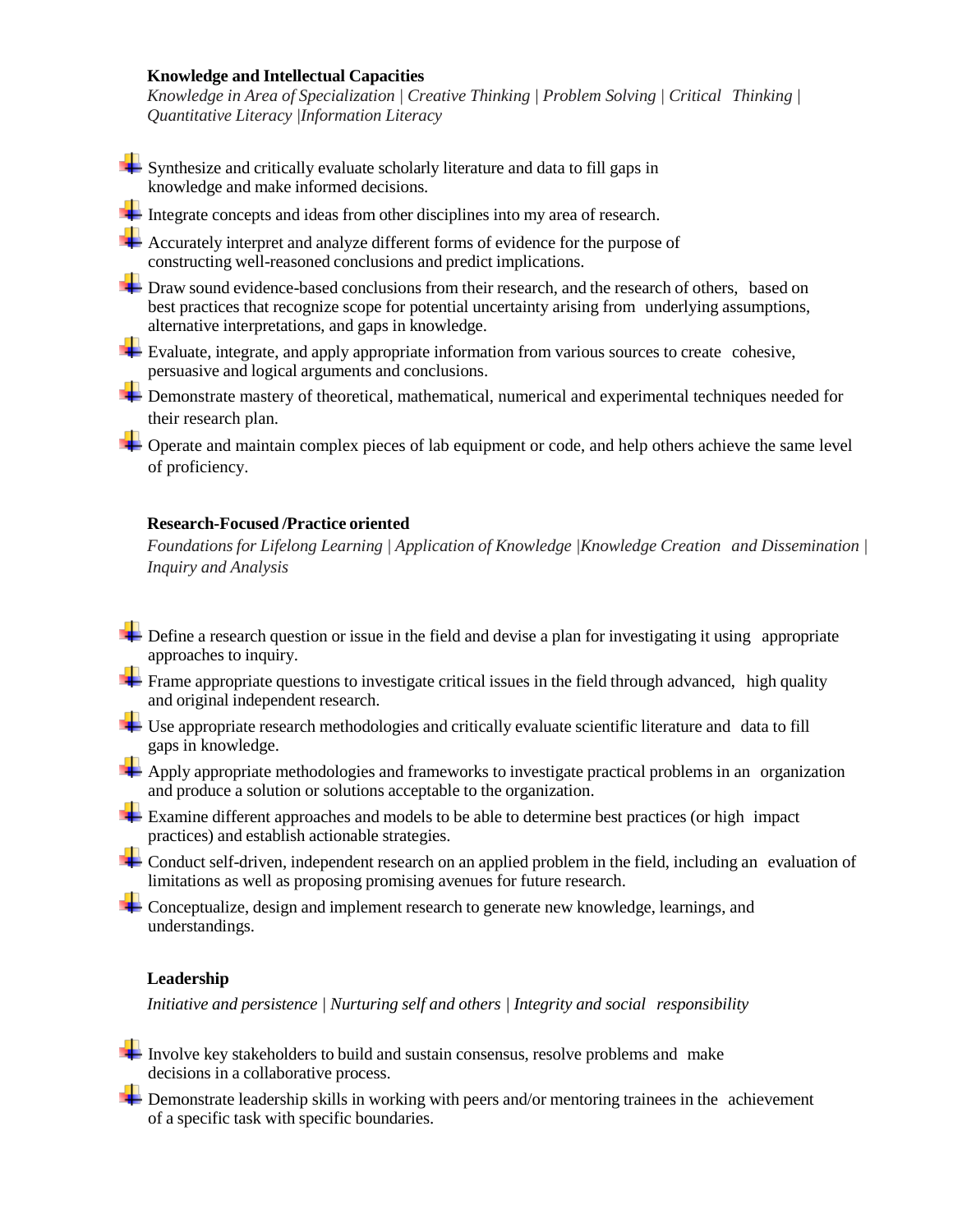# **Interpersonal Capacities**

*Collaboration | Oral and written communication*

 $\div$  Collaborate effectively and respectfully with peers and key stakeholders to enable knowledge exchange and productive engagement.

Build knowledge collaboratively by: listening carefully and respectfully to others' viewpoints; articulating your own ideas and questions clearly; and situating your own ideas in relation to other voices, ideas and viewpoints.

**EXECLE** Clearly and confidently communicate information, ideas, research outcomes in an oral, written and visual format to a range of audiences

Effectively communicate across settings, purposes, and audiences.

## **Personal Capacities**

*Self-management | Disposition to improve | Ethicalreasoning | Respecting diverse ways of knowing.*

Employ intellectual independence to actively engage in continuing professional development and to adapt to changing social and professional contexts.

Use appropriate guidelines and procedures for research ethics and academic integrity and articulate how these apply in a range of academic and non-academic contexts.

Articulate personal strengths and identify areas for further development.

Exercise self-awareness and self-regulation in decision-making, interacting with others, and adapting to changing circumstances.

 $\leftarrow$  Employ ethical, responsible, reflexive and socially just modes of inquiry when investigating issues in a laboratory or research setting.

- Articulate limitations of your approach and identify potential contributions of other interpretations, methods, and disciplines.
- Organize time and exploit resources effectively.

## **Community Engagement**

*Civic engagement | Global learning | Intercultural competence*

**+** Demonstrate an ability to link academic knowledge and research to political and social issues, locally and globally.

Formulate approaches for engaging Indigenous community partners.

Demonstrate the ability to reflect upon, learn from, cope emotionally with and operate efficiently in intercultural contexts.

Communicate research results as appropriate, to target groups such as researchers in the same field, granting organizations, and the general public.

Support and/or lead outreach efforts to engage the broader public in their research.